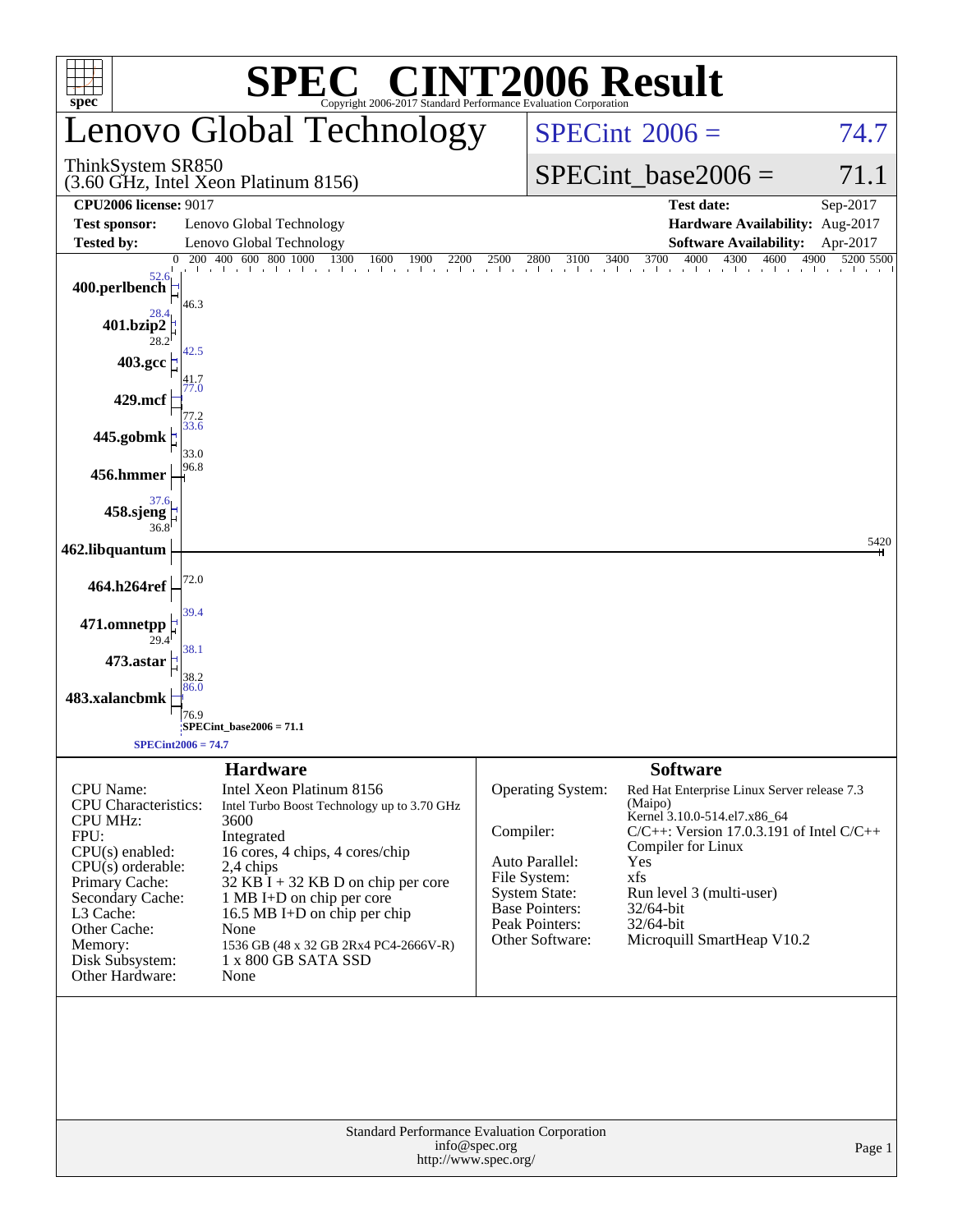

## enovo Global Technology

#### ThinkSystem SR850

(3.60 GHz, Intel Xeon Platinum 8156)

 $SPECint2006 = 74.7$  $SPECint2006 = 74.7$ 

### SPECint base2006 =  $71.1$

**[Test sponsor:](http://www.spec.org/auto/cpu2006/Docs/result-fields.html#Testsponsor)** Lenovo Global Technology **[Hardware Availability:](http://www.spec.org/auto/cpu2006/Docs/result-fields.html#HardwareAvailability)** Aug-2017

**[CPU2006 license:](http://www.spec.org/auto/cpu2006/Docs/result-fields.html#CPU2006license)** 9017 **[Test date:](http://www.spec.org/auto/cpu2006/Docs/result-fields.html#Testdate)** Sep-2017 **[Tested by:](http://www.spec.org/auto/cpu2006/Docs/result-fields.html#Testedby)** Lenovo Global Technology **[Software Availability:](http://www.spec.org/auto/cpu2006/Docs/result-fields.html#SoftwareAvailability)** Apr-2017

#### **[Results Table](http://www.spec.org/auto/cpu2006/Docs/result-fields.html#ResultsTable)**

|                                                                                                          | <b>Base</b>    |              |                |       |                | <b>Peak</b> |                |              |                |              |                |              |
|----------------------------------------------------------------------------------------------------------|----------------|--------------|----------------|-------|----------------|-------------|----------------|--------------|----------------|--------------|----------------|--------------|
| <b>Benchmark</b>                                                                                         | <b>Seconds</b> | <b>Ratio</b> | <b>Seconds</b> | Ratio | <b>Seconds</b> | Ratio       | <b>Seconds</b> | <b>Ratio</b> | <b>Seconds</b> | <b>Ratio</b> | <b>Seconds</b> | <b>Ratio</b> |
| 400.perlbench                                                                                            | 210            | 46.6         | 212            | 46.0  | 211            | 46.3        | 186            | 52.5         | 186            | 52.6         | 186            | 52.6         |
| $401$ .bzip2                                                                                             | 341            | 28.3         | 342            | 28.2  | 342            | 28.2        | 340            | 28.4         | 339            | 28.5         | <u>339</u>     | 28.4         |
| $403.\mathrm{gcc}$                                                                                       | 193            | 41.7         | 193            | 41.7  | 193            | 41.8        | 190            | 42.5         | 189            | 42.5         | 189            | 42.5         |
| $429$ mcf                                                                                                | 118            | 77.2         | 121            | 75.5  | 118            | 77.4        | 118            | 77.0         | 118            | 77.1         | 120            | 76.1         |
| $445$ .gobmk                                                                                             | <u>318</u>     | 33.0         | 318            | 33.0  | 318            | 33.0        | 312            | 33.7         | 312            | 33.6         | 312            | 33.6         |
| $456.$ hmmer                                                                                             | 96.6           | 96.5         | 96.3           | 96.8  | 96.4           | 96.8        | 96.6           | 96.5         | 96.3           | 96.8         | 96.4           | 96.8         |
| $458$ .sjeng                                                                                             | 328            | 36.8         | 329            | 36.8  | 328            | 36.9        | 322            | 37.6         | 322            | 37.6         | 322            | 37.6         |
| 462.libquantum                                                                                           | 3.84           | 5400         | 3.81           | 5430  | 3.82           | 5420        | 3.84           | 5400         | 3.81           | 5430         | 3.82           | 5420         |
| 464.h264ref                                                                                              | 306            | 72.2         | 308            | 72.0  | 308            | 71.9        | 306            | 72.2         | 308            | 72.0         | 308            | 71.9         |
| $ 471$ .omnetpp                                                                                          | 214            | 29.2         | 212            | 29.4  | 212            | 29.5        | 158            | 39.4         | 157            | 39.7         | 162            | 38.7         |
| $473$ . astar                                                                                            | 183            | 38.3         | 184            | 38.2  | 184            | 38.1        | 184            | 38.1         | 185            | 38.0         | 184            | 38.1         |
| 483.xalancbmk                                                                                            | 89.7           | 76.9         | 89.7           | 76.9  | 89.7           | 76.9        | 80.2           | 86.0         | 80.1           | 86.2         | 80.3           | 85.9         |
| Results appear in the order in which they were run. Bold underlined text indicates a median measurement. |                |              |                |       |                |             |                |              |                |              |                |              |

#### **[Submit Notes](http://www.spec.org/auto/cpu2006/Docs/result-fields.html#SubmitNotes)**

The config file option 'submit' was used.

### **[Operating System Notes](http://www.spec.org/auto/cpu2006/Docs/result-fields.html#OperatingSystemNotes)**

Stack size set to unlimited using "ulimit -s unlimited"

#### **[Platform Notes](http://www.spec.org/auto/cpu2006/Docs/result-fields.html#PlatformNotes)**

BIOS Configuration: Choose Operating Mode set to Maximum Performance LLC dead line alloc set to Disable Hyper-Threading set to Disable Sysinfo program /home/cpu2006-1.2-ic17.0u3/config/sysinfo.rev6993 Revision 6993 of 2015-11-06 (b5e8d4b4eb51ed28d7f98696cbe290c1) running on electron-rhel7.3 Thu Sep 14 04:39:25 2017

 This section contains SUT (System Under Test) info as seen by some common utilities. To remove or add to this section, see: <http://www.spec.org/cpu2006/Docs/config.html#sysinfo>

 From /proc/cpuinfo model name : Intel(R) Xeon(R) Platinum 8156 CPU @ 3.60GHz 4 "physical id"s (chips) 16 "processors" cores, siblings (Caution: counting these is hw and system dependent. The following excerpts from /proc/cpuinfo might not be reliable. Use with caution.)

Continued on next page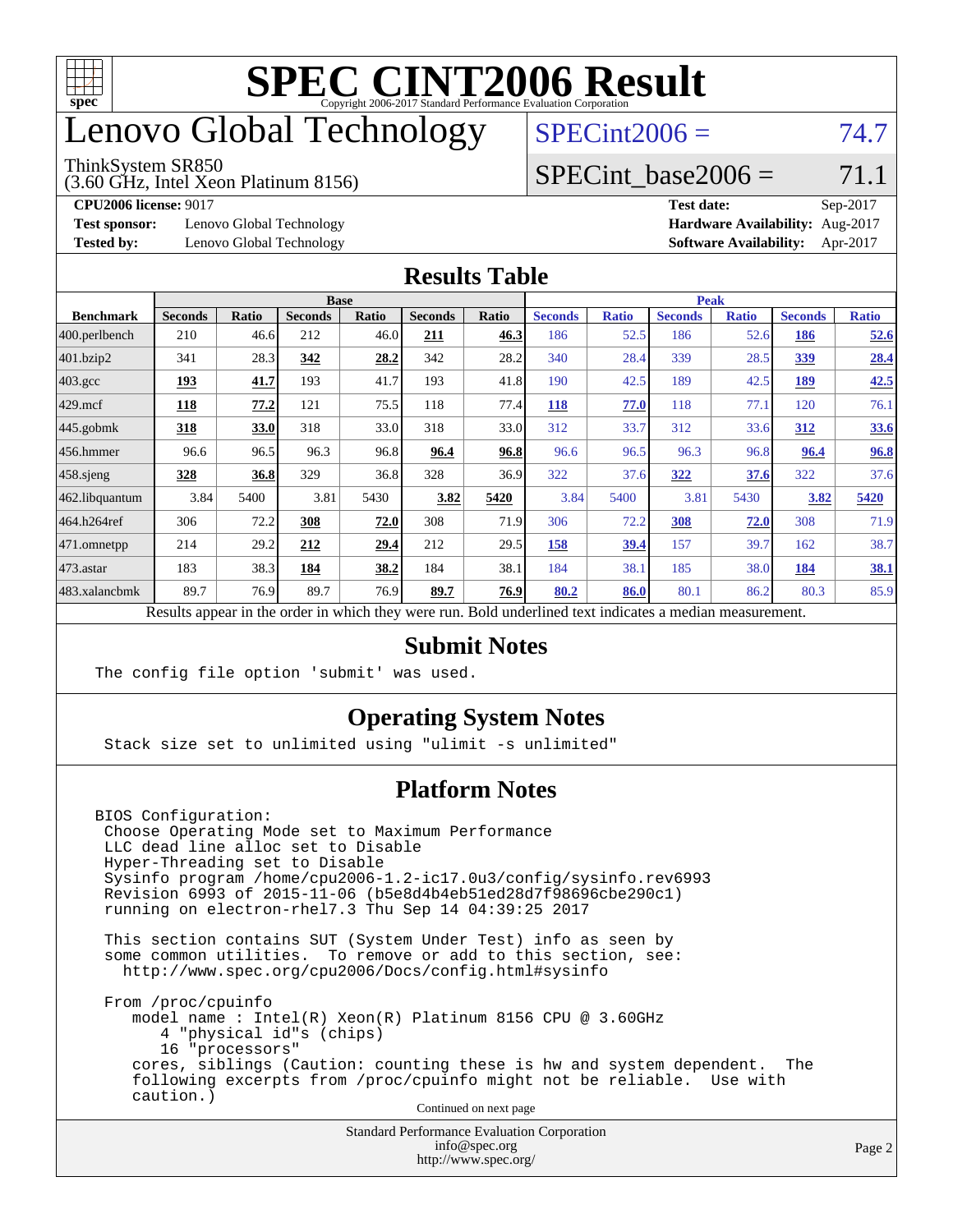

# Lenovo Global Technology

ThinkSystem SR850

 $SPECint2006 = 74.7$  $SPECint2006 = 74.7$ 

(3.60 GHz, Intel Xeon Platinum 8156)

 $SPECTnt\_base2006 = 71.1$ 

**[Test sponsor:](http://www.spec.org/auto/cpu2006/Docs/result-fields.html#Testsponsor)** Lenovo Global Technology **[Hardware Availability:](http://www.spec.org/auto/cpu2006/Docs/result-fields.html#HardwareAvailability)** Aug-2017 **[Tested by:](http://www.spec.org/auto/cpu2006/Docs/result-fields.html#Testedby)** Lenovo Global Technology **[Software Availability:](http://www.spec.org/auto/cpu2006/Docs/result-fields.html#SoftwareAvailability)** Apr-2017

**[CPU2006 license:](http://www.spec.org/auto/cpu2006/Docs/result-fields.html#CPU2006license)** 9017 **[Test date:](http://www.spec.org/auto/cpu2006/Docs/result-fields.html#Testdate)** Sep-2017

### **[Platform Notes \(Continued\)](http://www.spec.org/auto/cpu2006/Docs/result-fields.html#PlatformNotes)**

| Standard Performance Evaluation Corporation<br>info@spec.org<br>http://www.spec.org/                                                                                                                                                                                                                | P |
|-----------------------------------------------------------------------------------------------------------------------------------------------------------------------------------------------------------------------------------------------------------------------------------------------------|---|
|                                                                                                                                                                                                                                                                                                     |   |
| (End of data from sysinfo program)                                                                                                                                                                                                                                                                  |   |
| 48x Samsung M393A4K40BB2-CTD 32 GB 2 rank 2666 MHz                                                                                                                                                                                                                                                  |   |
| BIOS Lenovo - [TEE113J-1.00] - 06/03/2017<br>Memory:                                                                                                                                                                                                                                                |   |
| Warning: Use caution when you interpret this section. The 'dmidecode' program<br>reads system data which is "intended to allow hardware to be accurately<br>determined", but the intent may not be met, as there are frequent changes to<br>hardware, firmware, and the "DMTF SMBIOS" standard.     |   |
| SPEC is set to: /home/cpu2006-1.2-ic17.0u3<br>Filesystem<br>Type Size Used Avail Use% Mounted on<br>688G 5.1G 683G<br>/dev/sda4<br>xfs<br>1% /home<br>Additional information from dmidecode:                                                                                                        |   |
| run-level 3 Sep 14 04:24                                                                                                                                                                                                                                                                            |   |
| uname $-a$ :<br>Linux electron-rhel7.3 3.10.0-514.el7.x86_64 #1 SMP Wed Oct 19 11:24:13 EDT<br>2016 x86_64 x86_64 x86_64 GNU/Linux                                                                                                                                                                  |   |
| ANSI COLOR="0;31"<br>$CPE\_NAME='cpe://o:redhat:enterprise\_linux:7.3:GA:server"$<br>redhat-release: Red Hat Enterprise Linux Server release 7.3 (Maipo)<br>system-release: Red Hat Enterprise Linux Server release 7.3 (Maipo)<br>system-release-cpe: cpe:/o:redhat:enterprise_linux:7.3:ga:server |   |
| ID="rhel"<br>ID LIKE="fedora"<br>VERSION ID="7.3"<br>PRETTY NAME="Red Hat Enterprise Linux Server 7.3 (Maipo)"                                                                                                                                                                                      |   |
| From /etc/*release* /etc/*version*<br>os-release:<br>NAME="Red Hat Enterprise Linux Server"<br>VERSION="7.3 (Maipo)"                                                                                                                                                                                |   |
| From /proc/meminfo<br>MemTotal:<br>1584978820 kB<br>HugePages_Total: 0<br>Hugepagesize: 2048 kB                                                                                                                                                                                                     |   |
| cpu cores $: 4$<br>siblings : 4<br>physical 0: cores 0 3 10 13<br>physical 1: cores 1 5 9 13<br>physical 2: cores 1 5 9 13<br>physical 3: cores 1 2 5 11<br>cache size : 16896 KB                                                                                                                   |   |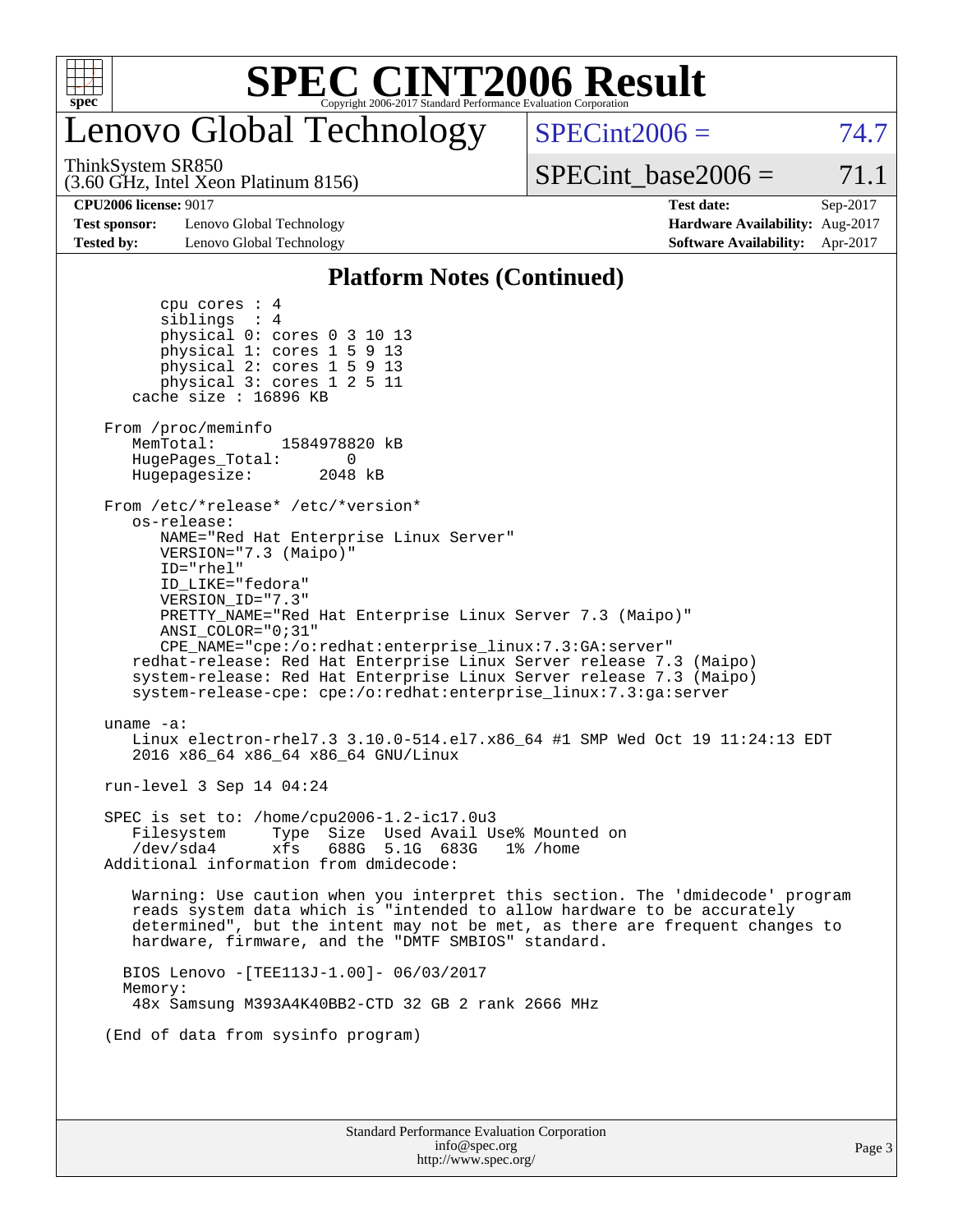

## enovo Global Technology

ThinkSystem SR850

 $SPECint2006 = 74.7$  $SPECint2006 = 74.7$ 

(3.60 GHz, Intel Xeon Platinum 8156)

SPECint base2006 =  $71.1$ 

**[Test sponsor:](http://www.spec.org/auto/cpu2006/Docs/result-fields.html#Testsponsor)** Lenovo Global Technology **[Hardware Availability:](http://www.spec.org/auto/cpu2006/Docs/result-fields.html#HardwareAvailability)** Aug-2017 **[Tested by:](http://www.spec.org/auto/cpu2006/Docs/result-fields.html#Testedby)** Lenovo Global Technology **[Software Availability:](http://www.spec.org/auto/cpu2006/Docs/result-fields.html#SoftwareAvailability)** Apr-2017

**[CPU2006 license:](http://www.spec.org/auto/cpu2006/Docs/result-fields.html#CPU2006license)** 9017 **[Test date:](http://www.spec.org/auto/cpu2006/Docs/result-fields.html#Testdate)** Sep-2017

#### **[General Notes](http://www.spec.org/auto/cpu2006/Docs/result-fields.html#GeneralNotes)**

Environment variables set by runspec before the start of the run:  $KMP$  AFFINITY = "granularity=fine, compact" LD\_LIBRARY\_PATH = "/home/cpu2006-1.2-ic17.0u3/lib/ia32:/home/cpu2006-1.2-ic17.0u3/lib/intel64:/home/cpu2006-1.2-ic17.0u3/sh10.2" OMP\_NUM\_THREADS = "16"

 Binaries compiled on a system with 1x Intel Core i7-4790 CPU + 32GB RAM memory using Redhat Enterprise Linux 7.2 Transparent Huge Pages enabled by default. Filesystem page cache cleared with: shell invocation of 'sync; echo 3 > /proc/sys/vm/drop\_caches' prior to run

### **[Base Compiler Invocation](http://www.spec.org/auto/cpu2006/Docs/result-fields.html#BaseCompilerInvocation)**

[C benchmarks](http://www.spec.org/auto/cpu2006/Docs/result-fields.html#Cbenchmarks): [icc -m64](http://www.spec.org/cpu2006/results/res2017q4/cpu2006-20170918-49953.flags.html#user_CCbase_intel_icc_64bit_bda6cc9af1fdbb0edc3795bac97ada53)

[C++ benchmarks:](http://www.spec.org/auto/cpu2006/Docs/result-fields.html#CXXbenchmarks) [icpc -m64](http://www.spec.org/cpu2006/results/res2017q4/cpu2006-20170918-49953.flags.html#user_CXXbase_intel_icpc_64bit_fc66a5337ce925472a5c54ad6a0de310)

### **[Base Portability Flags](http://www.spec.org/auto/cpu2006/Docs/result-fields.html#BasePortabilityFlags)**

 400.perlbench: [-DSPEC\\_CPU\\_LP64](http://www.spec.org/cpu2006/results/res2017q4/cpu2006-20170918-49953.flags.html#b400.perlbench_basePORTABILITY_DSPEC_CPU_LP64) [-DSPEC\\_CPU\\_LINUX\\_X64](http://www.spec.org/cpu2006/results/res2017q4/cpu2006-20170918-49953.flags.html#b400.perlbench_baseCPORTABILITY_DSPEC_CPU_LINUX_X64) 401.bzip2: [-DSPEC\\_CPU\\_LP64](http://www.spec.org/cpu2006/results/res2017q4/cpu2006-20170918-49953.flags.html#suite_basePORTABILITY401_bzip2_DSPEC_CPU_LP64) 403.gcc: [-DSPEC\\_CPU\\_LP64](http://www.spec.org/cpu2006/results/res2017q4/cpu2006-20170918-49953.flags.html#suite_basePORTABILITY403_gcc_DSPEC_CPU_LP64) 429.mcf: [-DSPEC\\_CPU\\_LP64](http://www.spec.org/cpu2006/results/res2017q4/cpu2006-20170918-49953.flags.html#suite_basePORTABILITY429_mcf_DSPEC_CPU_LP64) 445.gobmk: [-DSPEC\\_CPU\\_LP64](http://www.spec.org/cpu2006/results/res2017q4/cpu2006-20170918-49953.flags.html#suite_basePORTABILITY445_gobmk_DSPEC_CPU_LP64) 456.hmmer: [-DSPEC\\_CPU\\_LP64](http://www.spec.org/cpu2006/results/res2017q4/cpu2006-20170918-49953.flags.html#suite_basePORTABILITY456_hmmer_DSPEC_CPU_LP64) 458.sjeng: [-DSPEC\\_CPU\\_LP64](http://www.spec.org/cpu2006/results/res2017q4/cpu2006-20170918-49953.flags.html#suite_basePORTABILITY458_sjeng_DSPEC_CPU_LP64) 462.libquantum: [-DSPEC\\_CPU\\_LP64](http://www.spec.org/cpu2006/results/res2017q4/cpu2006-20170918-49953.flags.html#suite_basePORTABILITY462_libquantum_DSPEC_CPU_LP64) [-DSPEC\\_CPU\\_LINUX](http://www.spec.org/cpu2006/results/res2017q4/cpu2006-20170918-49953.flags.html#b462.libquantum_baseCPORTABILITY_DSPEC_CPU_LINUX) 464.h264ref: [-DSPEC\\_CPU\\_LP64](http://www.spec.org/cpu2006/results/res2017q4/cpu2006-20170918-49953.flags.html#suite_basePORTABILITY464_h264ref_DSPEC_CPU_LP64) 471.omnetpp: [-DSPEC\\_CPU\\_LP64](http://www.spec.org/cpu2006/results/res2017q4/cpu2006-20170918-49953.flags.html#suite_basePORTABILITY471_omnetpp_DSPEC_CPU_LP64) 473.astar: [-DSPEC\\_CPU\\_LP64](http://www.spec.org/cpu2006/results/res2017q4/cpu2006-20170918-49953.flags.html#suite_basePORTABILITY473_astar_DSPEC_CPU_LP64) 483.xalancbmk: [-DSPEC\\_CPU\\_LP64](http://www.spec.org/cpu2006/results/res2017q4/cpu2006-20170918-49953.flags.html#suite_basePORTABILITY483_xalancbmk_DSPEC_CPU_LP64) [-DSPEC\\_CPU\\_LINUX](http://www.spec.org/cpu2006/results/res2017q4/cpu2006-20170918-49953.flags.html#b483.xalancbmk_baseCXXPORTABILITY_DSPEC_CPU_LINUX)

### **[Base Optimization Flags](http://www.spec.org/auto/cpu2006/Docs/result-fields.html#BaseOptimizationFlags)**

[C benchmarks](http://www.spec.org/auto/cpu2006/Docs/result-fields.html#Cbenchmarks):

[-xCORE-AVX2](http://www.spec.org/cpu2006/results/res2017q4/cpu2006-20170918-49953.flags.html#user_CCbase_f-xCORE-AVX2) [-ipo](http://www.spec.org/cpu2006/results/res2017q4/cpu2006-20170918-49953.flags.html#user_CCbase_f-ipo) [-O3](http://www.spec.org/cpu2006/results/res2017q4/cpu2006-20170918-49953.flags.html#user_CCbase_f-O3) [-no-prec-div](http://www.spec.org/cpu2006/results/res2017q4/cpu2006-20170918-49953.flags.html#user_CCbase_f-no-prec-div) [-parallel](http://www.spec.org/cpu2006/results/res2017q4/cpu2006-20170918-49953.flags.html#user_CCbase_f-parallel) [-qopt-prefetch](http://www.spec.org/cpu2006/results/res2017q4/cpu2006-20170918-49953.flags.html#user_CCbase_f-qopt-prefetch) [-auto-p32](http://www.spec.org/cpu2006/results/res2017q4/cpu2006-20170918-49953.flags.html#user_CCbase_f-auto-p32)

[C++ benchmarks:](http://www.spec.org/auto/cpu2006/Docs/result-fields.html#CXXbenchmarks)

[-xCORE-AVX2](http://www.spec.org/cpu2006/results/res2017q4/cpu2006-20170918-49953.flags.html#user_CXXbase_f-xCORE-AVX2) [-ipo](http://www.spec.org/cpu2006/results/res2017q4/cpu2006-20170918-49953.flags.html#user_CXXbase_f-ipo) [-O3](http://www.spec.org/cpu2006/results/res2017q4/cpu2006-20170918-49953.flags.html#user_CXXbase_f-O3) [-no-prec-div](http://www.spec.org/cpu2006/results/res2017q4/cpu2006-20170918-49953.flags.html#user_CXXbase_f-no-prec-div) [-qopt-prefetch](http://www.spec.org/cpu2006/results/res2017q4/cpu2006-20170918-49953.flags.html#user_CXXbase_f-qopt-prefetch) [-auto-p32](http://www.spec.org/cpu2006/results/res2017q4/cpu2006-20170918-49953.flags.html#user_CXXbase_f-auto-p32) [-Wl,-z,muldefs](http://www.spec.org/cpu2006/results/res2017q4/cpu2006-20170918-49953.flags.html#user_CXXbase_link_force_multiple1_74079c344b956b9658436fd1b6dd3a8a) [-L/sh10.2 -lsmartheap64](http://www.spec.org/cpu2006/results/res2017q4/cpu2006-20170918-49953.flags.html#user_CXXbase_SmartHeap64_63911d860fc08c15fa1d5bf319b9d8d5)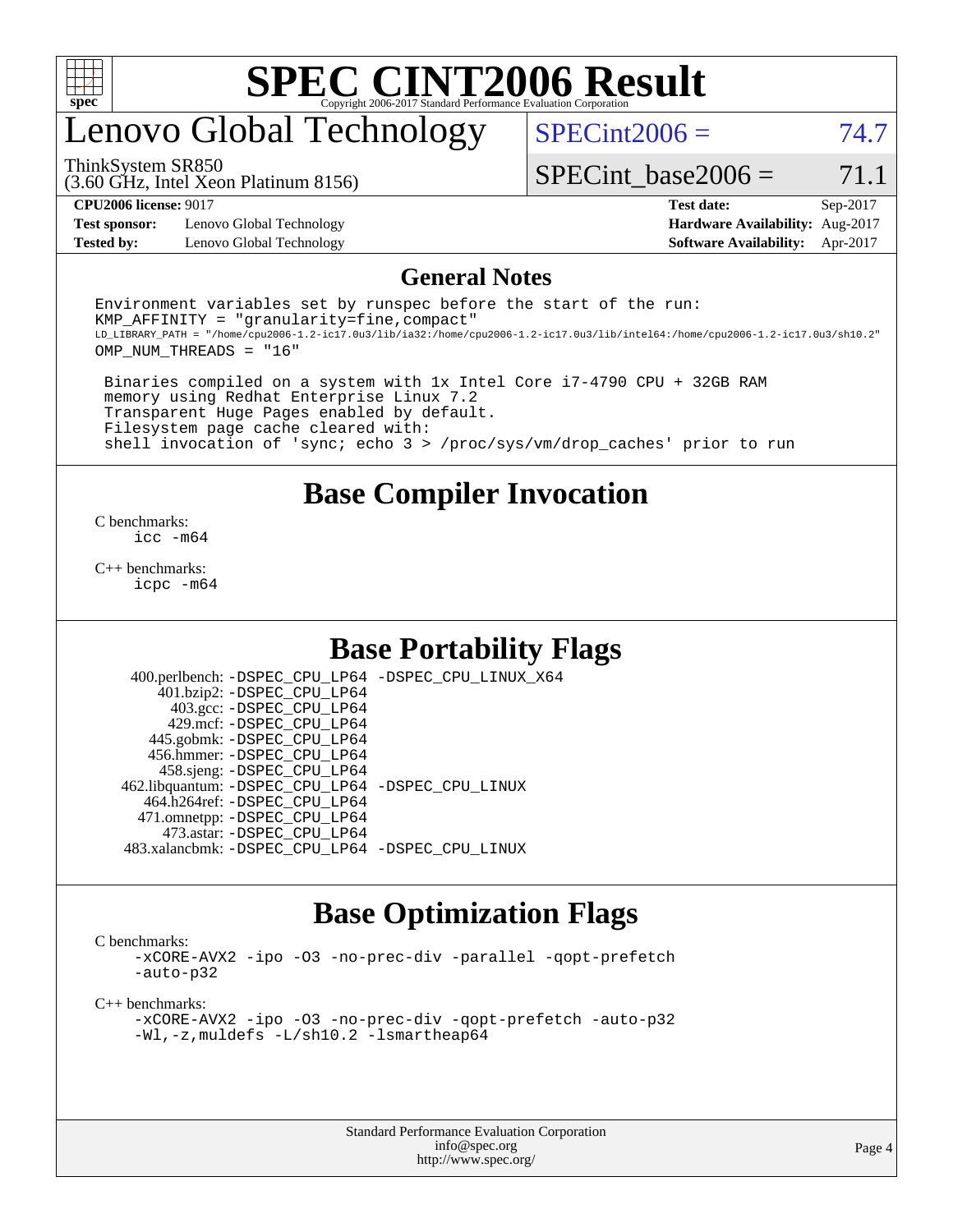

## enovo Global Technology

ThinkSystem SR850

 $SPECint2006 = 74.7$  $SPECint2006 = 74.7$ 

(3.60 GHz, Intel Xeon Platinum 8156)

**[Test sponsor:](http://www.spec.org/auto/cpu2006/Docs/result-fields.html#Testsponsor)** Lenovo Global Technology **[Hardware Availability:](http://www.spec.org/auto/cpu2006/Docs/result-fields.html#HardwareAvailability)** Aug-2017 **[Tested by:](http://www.spec.org/auto/cpu2006/Docs/result-fields.html#Testedby)** Lenovo Global Technology **[Software Availability:](http://www.spec.org/auto/cpu2006/Docs/result-fields.html#SoftwareAvailability)** Apr-2017

SPECint base2006 =  $71.1$ 

**[CPU2006 license:](http://www.spec.org/auto/cpu2006/Docs/result-fields.html#CPU2006license)** 9017 **[Test date:](http://www.spec.org/auto/cpu2006/Docs/result-fields.html#Testdate)** Sep-2017

### **[Base Other Flags](http://www.spec.org/auto/cpu2006/Docs/result-fields.html#BaseOtherFlags)**

[C benchmarks](http://www.spec.org/auto/cpu2006/Docs/result-fields.html#Cbenchmarks):

403.gcc: [-Dalloca=\\_alloca](http://www.spec.org/cpu2006/results/res2017q4/cpu2006-20170918-49953.flags.html#b403.gcc_baseEXTRA_CFLAGS_Dalloca_be3056838c12de2578596ca5467af7f3)

## **[Peak Compiler Invocation](http://www.spec.org/auto/cpu2006/Docs/result-fields.html#PeakCompilerInvocation)**

[C benchmarks \(except as noted below\)](http://www.spec.org/auto/cpu2006/Docs/result-fields.html#Cbenchmarksexceptasnotedbelow):

[icc -m64](http://www.spec.org/cpu2006/results/res2017q4/cpu2006-20170918-49953.flags.html#user_CCpeak_intel_icc_64bit_bda6cc9af1fdbb0edc3795bac97ada53)

400.perlbench: [icc -m32 -L/opt/intel/compilers\\_and\\_libraries\\_2017/linux/lib/ia32](http://www.spec.org/cpu2006/results/res2017q4/cpu2006-20170918-49953.flags.html#user_peakCCLD400_perlbench_intel_icc_c29f3ff5a7ed067b11e4ec10a03f03ae)

445.gobmk: [icc -m32 -L/opt/intel/compilers\\_and\\_libraries\\_2017/linux/lib/ia32](http://www.spec.org/cpu2006/results/res2017q4/cpu2006-20170918-49953.flags.html#user_peakCCLD445_gobmk_intel_icc_c29f3ff5a7ed067b11e4ec10a03f03ae)

[C++ benchmarks \(except as noted below\):](http://www.spec.org/auto/cpu2006/Docs/result-fields.html#CXXbenchmarksexceptasnotedbelow)

[icc -m32 -L/opt/intel/compilers\\_and\\_libraries\\_2017/linux/lib/ia32](http://www.spec.org/cpu2006/results/res2017q4/cpu2006-20170918-49953.flags.html#user_CXXpeak_intel_icc_c29f3ff5a7ed067b11e4ec10a03f03ae)

473.astar: [icpc -m64](http://www.spec.org/cpu2006/results/res2017q4/cpu2006-20170918-49953.flags.html#user_peakCXXLD473_astar_intel_icpc_64bit_fc66a5337ce925472a5c54ad6a0de310)

### **[Peak Portability Flags](http://www.spec.org/auto/cpu2006/Docs/result-fields.html#PeakPortabilityFlags)**

 400.perlbench: [-D\\_FILE\\_OFFSET\\_BITS=64](http://www.spec.org/cpu2006/results/res2017q4/cpu2006-20170918-49953.flags.html#user_peakPORTABILITY400_perlbench_file_offset_bits_64_438cf9856305ebd76870a2c6dc2689ab) [-DSPEC\\_CPU\\_LINUX\\_IA32](http://www.spec.org/cpu2006/results/res2017q4/cpu2006-20170918-49953.flags.html#b400.perlbench_peakCPORTABILITY_DSPEC_CPU_LINUX_IA32) 401.bzip2: [-DSPEC\\_CPU\\_LP64](http://www.spec.org/cpu2006/results/res2017q4/cpu2006-20170918-49953.flags.html#suite_peakPORTABILITY401_bzip2_DSPEC_CPU_LP64) 403.gcc: [-DSPEC\\_CPU\\_LP64](http://www.spec.org/cpu2006/results/res2017q4/cpu2006-20170918-49953.flags.html#suite_peakPORTABILITY403_gcc_DSPEC_CPU_LP64) 429.mcf: [-DSPEC\\_CPU\\_LP64](http://www.spec.org/cpu2006/results/res2017q4/cpu2006-20170918-49953.flags.html#suite_peakPORTABILITY429_mcf_DSPEC_CPU_LP64) 445.gobmk: [-D\\_FILE\\_OFFSET\\_BITS=64](http://www.spec.org/cpu2006/results/res2017q4/cpu2006-20170918-49953.flags.html#user_peakPORTABILITY445_gobmk_file_offset_bits_64_438cf9856305ebd76870a2c6dc2689ab) 456.hmmer: [-DSPEC\\_CPU\\_LP64](http://www.spec.org/cpu2006/results/res2017q4/cpu2006-20170918-49953.flags.html#suite_peakPORTABILITY456_hmmer_DSPEC_CPU_LP64) 458.sjeng: [-DSPEC\\_CPU\\_LP64](http://www.spec.org/cpu2006/results/res2017q4/cpu2006-20170918-49953.flags.html#suite_peakPORTABILITY458_sjeng_DSPEC_CPU_LP64) 462.libquantum: [-DSPEC\\_CPU\\_LP64](http://www.spec.org/cpu2006/results/res2017q4/cpu2006-20170918-49953.flags.html#suite_peakPORTABILITY462_libquantum_DSPEC_CPU_LP64) [-DSPEC\\_CPU\\_LINUX](http://www.spec.org/cpu2006/results/res2017q4/cpu2006-20170918-49953.flags.html#b462.libquantum_peakCPORTABILITY_DSPEC_CPU_LINUX) 464.h264ref: [-DSPEC\\_CPU\\_LP64](http://www.spec.org/cpu2006/results/res2017q4/cpu2006-20170918-49953.flags.html#suite_peakPORTABILITY464_h264ref_DSPEC_CPU_LP64) 471.omnetpp: [-D\\_FILE\\_OFFSET\\_BITS=64](http://www.spec.org/cpu2006/results/res2017q4/cpu2006-20170918-49953.flags.html#user_peakPORTABILITY471_omnetpp_file_offset_bits_64_438cf9856305ebd76870a2c6dc2689ab) 473.astar: [-DSPEC\\_CPU\\_LP64](http://www.spec.org/cpu2006/results/res2017q4/cpu2006-20170918-49953.flags.html#suite_peakPORTABILITY473_astar_DSPEC_CPU_LP64) 483.xalancbmk: [-D\\_FILE\\_OFFSET\\_BITS=64](http://www.spec.org/cpu2006/results/res2017q4/cpu2006-20170918-49953.flags.html#user_peakPORTABILITY483_xalancbmk_file_offset_bits_64_438cf9856305ebd76870a2c6dc2689ab) [-DSPEC\\_CPU\\_LINUX](http://www.spec.org/cpu2006/results/res2017q4/cpu2006-20170918-49953.flags.html#b483.xalancbmk_peakCXXPORTABILITY_DSPEC_CPU_LINUX)

### **[Peak Optimization Flags](http://www.spec.org/auto/cpu2006/Docs/result-fields.html#PeakOptimizationFlags)**

[C benchmarks](http://www.spec.org/auto/cpu2006/Docs/result-fields.html#Cbenchmarks):

 400.perlbench: [-prof-gen](http://www.spec.org/cpu2006/results/res2017q4/cpu2006-20170918-49953.flags.html#user_peakPASS1_CFLAGSPASS1_LDCFLAGS400_perlbench_prof_gen_e43856698f6ca7b7e442dfd80e94a8fc)(pass 1) [-prof-use](http://www.spec.org/cpu2006/results/res2017q4/cpu2006-20170918-49953.flags.html#user_peakPASS2_CFLAGSPASS2_LDCFLAGS400_perlbench_prof_use_bccf7792157ff70d64e32fe3e1250b55)(pass 2) [-xCORE-AVX2](http://www.spec.org/cpu2006/results/res2017q4/cpu2006-20170918-49953.flags.html#user_peakPASS2_CFLAGSPASS2_LDCFLAGS400_perlbench_f-xCORE-AVX2)(pass 2) [-par-num-threads=1](http://www.spec.org/cpu2006/results/res2017q4/cpu2006-20170918-49953.flags.html#user_peakPASS1_CFLAGSPASS1_LDCFLAGS400_perlbench_par_num_threads_786a6ff141b4e9e90432e998842df6c2)(pass 1) [-ipo](http://www.spec.org/cpu2006/results/res2017q4/cpu2006-20170918-49953.flags.html#user_peakPASS2_CFLAGSPASS2_LDCFLAGS400_perlbench_f-ipo)(pass 2) [-O3](http://www.spec.org/cpu2006/results/res2017q4/cpu2006-20170918-49953.flags.html#user_peakPASS2_CFLAGSPASS2_LDCFLAGS400_perlbench_f-O3)(pass 2) [-no-prec-div](http://www.spec.org/cpu2006/results/res2017q4/cpu2006-20170918-49953.flags.html#user_peakPASS2_CFLAGSPASS2_LDCFLAGS400_perlbench_f-no-prec-div)(pass 2) [-qopt-prefetch](http://www.spec.org/cpu2006/results/res2017q4/cpu2006-20170918-49953.flags.html#user_peakCOPTIMIZE400_perlbench_f-qopt-prefetch)

 401.bzip2: [-prof-gen](http://www.spec.org/cpu2006/results/res2017q4/cpu2006-20170918-49953.flags.html#user_peakPASS1_CFLAGSPASS1_LDCFLAGS401_bzip2_prof_gen_e43856698f6ca7b7e442dfd80e94a8fc)(pass 1) [-prof-use](http://www.spec.org/cpu2006/results/res2017q4/cpu2006-20170918-49953.flags.html#user_peakPASS2_CFLAGSPASS2_LDCFLAGS401_bzip2_prof_use_bccf7792157ff70d64e32fe3e1250b55)(pass 2) [-xCORE-AVX2](http://www.spec.org/cpu2006/results/res2017q4/cpu2006-20170918-49953.flags.html#user_peakPASS2_CFLAGSPASS2_LDCFLAGS401_bzip2_f-xCORE-AVX2)(pass 2)  $-par-num-threads=1(pass 1) -ipo(pass 2) -O3(pass 2)$  $-par-num-threads=1(pass 1) -ipo(pass 2) -O3(pass 2)$  $-par-num-threads=1(pass 1) -ipo(pass 2) -O3(pass 2)$  $-par-num-threads=1(pass 1) -ipo(pass 2) -O3(pass 2)$  $-par-num-threads=1(pass 1) -ipo(pass 2) -O3(pass 2)$  $-par-num-threads=1(pass 1) -ipo(pass 2) -O3(pass 2)$ [-no-prec-div](http://www.spec.org/cpu2006/results/res2017q4/cpu2006-20170918-49953.flags.html#user_peakCOPTIMIZEPASS2_CFLAGSPASS2_LDCFLAGS401_bzip2_f-no-prec-div) [-auto-ilp32](http://www.spec.org/cpu2006/results/res2017q4/cpu2006-20170918-49953.flags.html#user_peakCOPTIMIZE401_bzip2_f-auto-ilp32) [-qopt-prefetch](http://www.spec.org/cpu2006/results/res2017q4/cpu2006-20170918-49953.flags.html#user_peakCOPTIMIZE401_bzip2_f-qopt-prefetch)

Continued on next page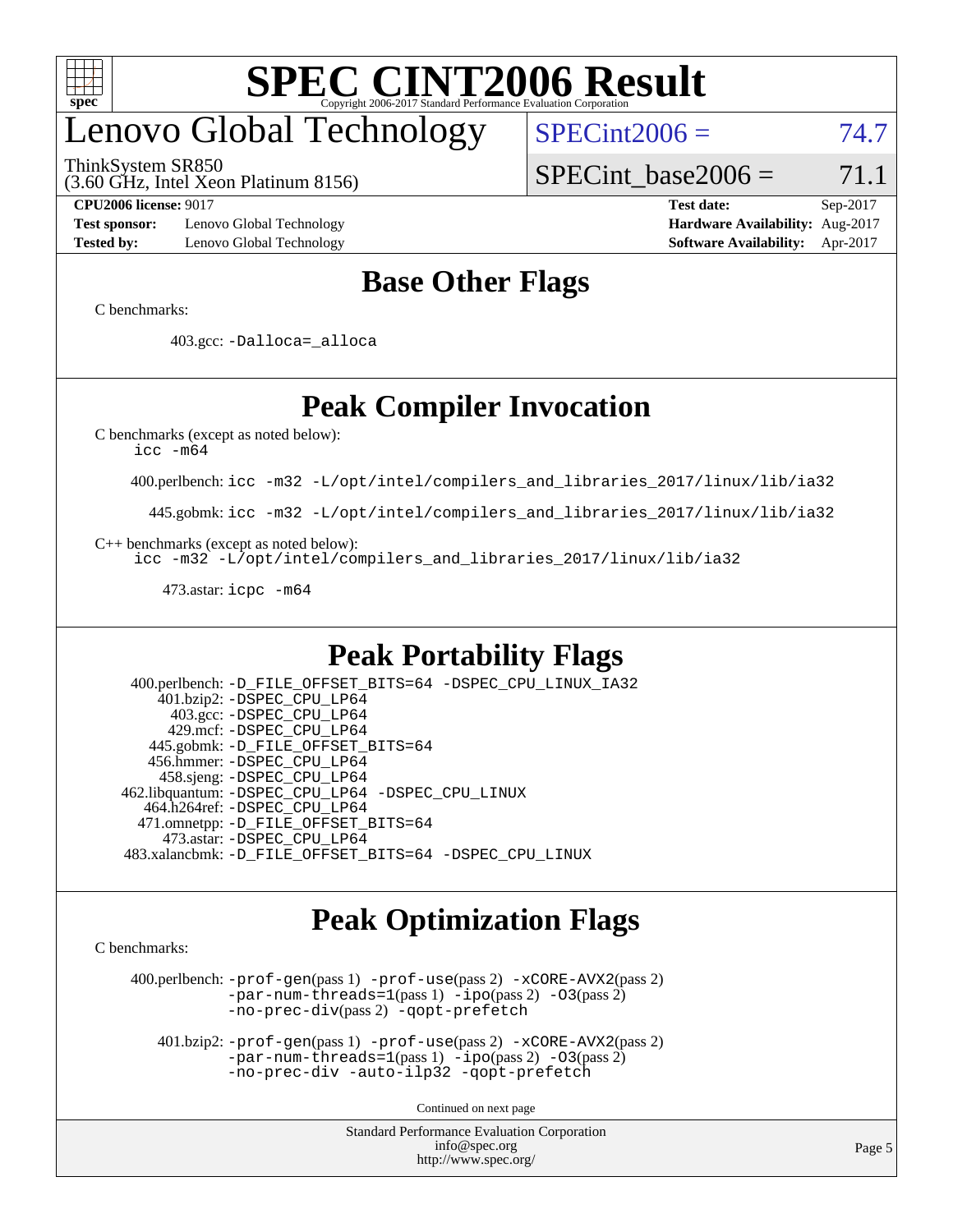

## enovo Global Technology

ThinkSystem SR850

 $SPECint2006 = 74.7$  $SPECint2006 = 74.7$ 

(3.60 GHz, Intel Xeon Platinum 8156)

 $SPECTnt\_base2006 = 71.1$ 

**[Test sponsor:](http://www.spec.org/auto/cpu2006/Docs/result-fields.html#Testsponsor)** Lenovo Global Technology **[Hardware Availability:](http://www.spec.org/auto/cpu2006/Docs/result-fields.html#HardwareAvailability)** Aug-2017 **[Tested by:](http://www.spec.org/auto/cpu2006/Docs/result-fields.html#Testedby)** Lenovo Global Technology **[Software Availability:](http://www.spec.org/auto/cpu2006/Docs/result-fields.html#SoftwareAvailability)** Apr-2017

**[CPU2006 license:](http://www.spec.org/auto/cpu2006/Docs/result-fields.html#CPU2006license)** 9017 **[Test date:](http://www.spec.org/auto/cpu2006/Docs/result-fields.html#Testdate)** Sep-2017

## **[Peak Optimization Flags \(Continued\)](http://www.spec.org/auto/cpu2006/Docs/result-fields.html#PeakOptimizationFlags)**

|                                   | $403.\text{sec}: -x \text{CORE-AVX2}$ -ipo -03 -no-prec-div -inline-calloc<br>-qopt-malloc-options=3 -auto-ilp32                                                                                                              |
|-----------------------------------|-------------------------------------------------------------------------------------------------------------------------------------------------------------------------------------------------------------------------------|
|                                   | 429.mcf: -xCORE-AVX2 -ipo -03 -no-prec-div -parallel<br>-gopt-prefetch -auto-p32                                                                                                                                              |
|                                   | 445.gobmk: -prof-gen(pass 1) -prof-use(pass 2) -xCORE-AVX2(pass 2)<br>$-par-num-threads=1(pass 1) -ipo(pass 2) -03(pass 2)$<br>$-no-prec-div(pass 2)$                                                                         |
|                                   | $456.$ hmmer: basepeak = yes                                                                                                                                                                                                  |
|                                   | 458.sjeng: -prof-gen(pass 1) -prof-use(pass 2) -xCORE-AVX2(pass 2)<br>$-par-num-threads=1(pass 1) -ipo(pass 2) -03(pass 2)$<br>-no-prec-div(pass 2) -unroll4                                                                  |
| $462$ .libquantum: basepeak = yes |                                                                                                                                                                                                                               |
|                                   | $464.h264$ ref: basepeak = yes                                                                                                                                                                                                |
| $C_{++}$ benchmarks:              |                                                                                                                                                                                                                               |
|                                   | 471.omnetpp: -prof-gen(pass 1) -prof-use(pass 2) -xCORE-AVX2(pass 2)<br>$-par-num-threads=1(pass 1) -ipo(pass 2) -03(pass 2)$<br>-no-prec-div(pass 2) -qopt-ra-region-strategy=block<br>-Wl,-z, muldefs -L/sh10.2 -lsmartheap |
|                                   | 473.astar: -xCORE-AVX2 -ipo -03 -no-prec-div -qopt-prefetch<br>$-$ auto-p32 -Wl,-z, muldefs -L/sh10.2 -lsmartheap64                                                                                                           |
|                                   | 483.xalancbmk: -xCORE-AVX2 -ipo -03 -no-prec-div -qopt-prefetch<br>$-Wl$ ,-z, muldefs $-L/\nabla L$ .2 -lsmartheap                                                                                                            |

### **[Peak Other Flags](http://www.spec.org/auto/cpu2006/Docs/result-fields.html#PeakOtherFlags)**

[C benchmarks](http://www.spec.org/auto/cpu2006/Docs/result-fields.html#Cbenchmarks):

403.gcc: [-Dalloca=\\_alloca](http://www.spec.org/cpu2006/results/res2017q4/cpu2006-20170918-49953.flags.html#b403.gcc_peakEXTRA_CFLAGS_Dalloca_be3056838c12de2578596ca5467af7f3)

The flags files that were used to format this result can be browsed at <http://www.spec.org/cpu2006/flags/Intel-ic17.0-official-linux64-revF.html> <http://www.spec.org/cpu2006/flags/Lenovo-Platform-Flags-V1.2-SKL-C.20171004.html>

You can also download the XML flags sources by saving the following links:

<http://www.spec.org/cpu2006/flags/Intel-ic17.0-official-linux64-revF.xml> <http://www.spec.org/cpu2006/flags/Lenovo-Platform-Flags-V1.2-SKL-C.20171004.xml>